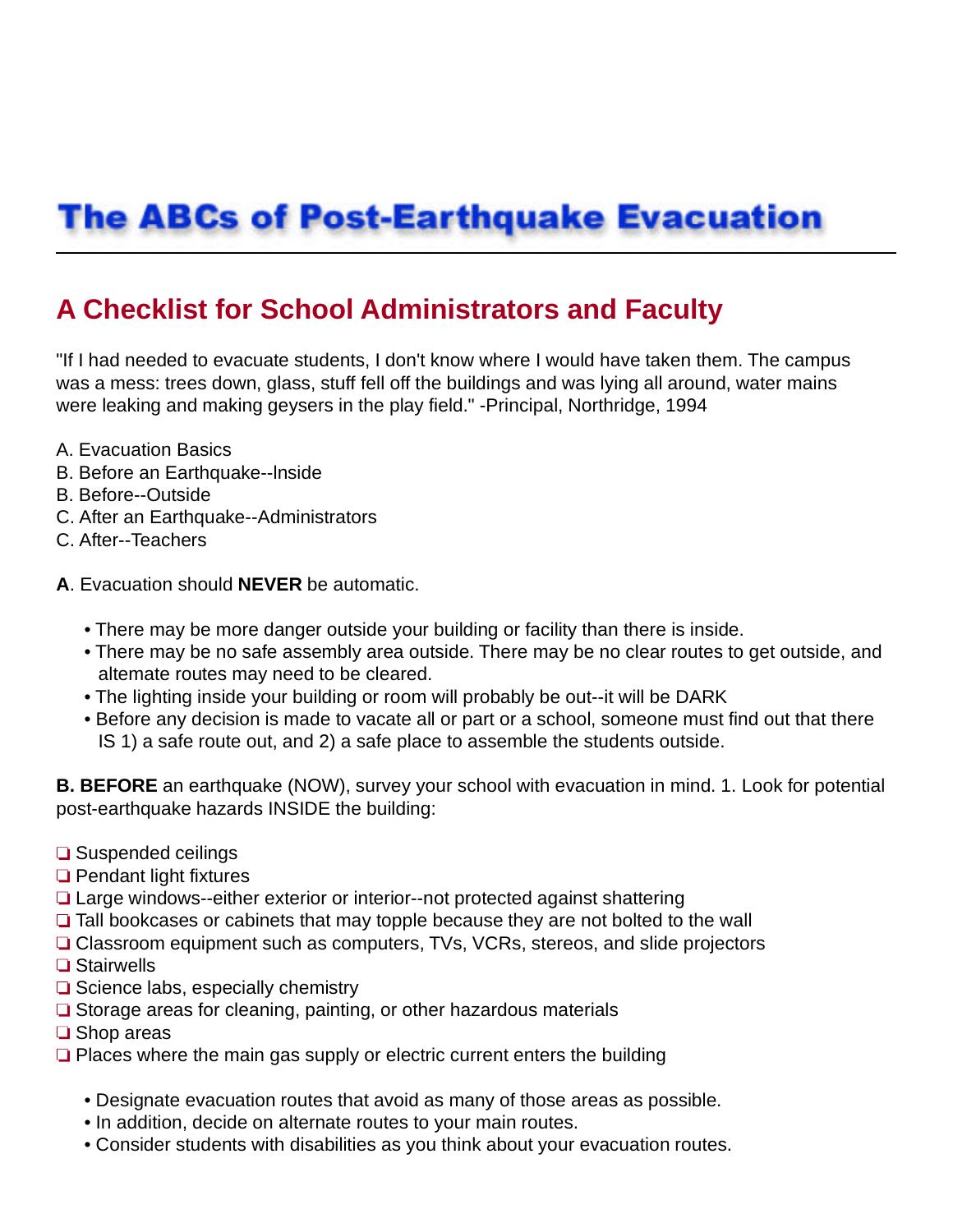- 2. Look for potential post-earthquake hazards **OUTSIDE** the building:
- **D** Power lines
- **□ Trees**
- $\Box$  Areas near buildings that may have debris fall on them--parapets, roof tiles, chimneys, glass
- **□** Routes past concrete block walls
- **□ Covered walkways**
- $\Box$  Places under which large gas mains run
- $\Box$  Areas near chain link fences (can be electric shock hazard when live wires touch)
- **Hazardous materials storage areas** 
	- Designate open areas outside that are without overhead hazards and removed from potential danger spots; choose one, off-campus spot such as a park for back-up.
	- Assembly areas should not be so remote from the facility that students and staffwon't have easy access to bathrooms, phones, and the student release point.
	- Choose which person(s) will have the responsibility to reconnoiter after a quake and report findings to administration and co-workers.

**"After the shaking stopped, I just wanted to get those kids out of there as fast as I could, but luckily I looked out the door first--trees, bricks and wires all over. It's a good thing we didn't leave the building."** -Daycare program teacher, Santa Cruz, 1989

3. Everyone should be informed about the plans:

- Once routes and assembly areas have been chosen, make floor plans and maps; give them to everyone
- Tell all personnel and students about the plans made and the routes chosen
- Make it clear that a post-earthquake evacuation route differs from a fire evacuation route, and that altemate routes may need to be used
- Hold drills and exercises two or three times a year; practice altemate routes.
- Include all students and staff with disabilities in the drills and exercises

**C. AFTER** the earthquake, gather information and make decisions.

## **ADMINISTRATORS:**

- 1.Assess the situation--inside and outside
- 2.Decide how much evacuation is necessary--all or parts of buildings
- 3.Choose the route(s) and the assembly place
- 4.Communicate directions to all teachers

## **TEACHERS:**

## **Do NOT automatically rush your class out into the corridor or out an exterior door.**

1. Wait to hear from an administrator, or the designated scout, about what to do.

**In circumstances in which a lot of time passes and you do not hear anything, you will have to make decisions yourself:**